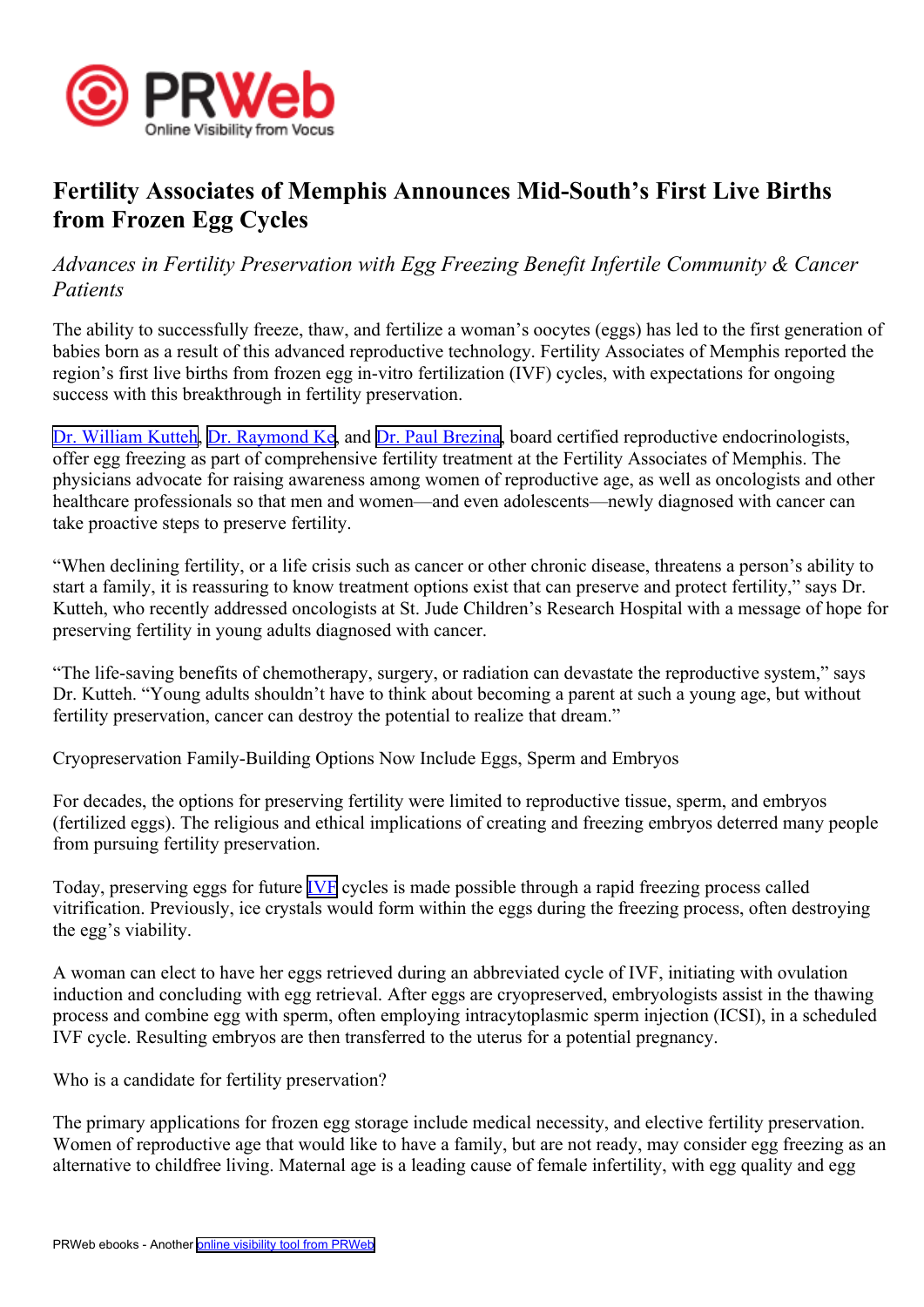

quantity rapidly declining after <sup>a</sup> woman's 35th birthday.

In cases of medical necessity, <sup>a</sup> fertility specialist coordinates expedited care in advance of, or in conjunction with, cancer treatment schedules.

The future of fertility preservation

In 2012, the American Society for Reproductive Medicine lifted the experimental [classification](http://www.pbs.org/newshour/bb/health/july-dec12/eggs_10-19.html) from egg freezing as <sup>a</sup> fertility treatment. To date, approximately 1,000 babies have been born as <sup>a</sup> result of egg freezing.

About The Fertility Associates of Memphis

Fertility Associates of Memphis is <sup>a</sup> state-of-the-art practice providing comprehensive reproductive health care to couples of the Mid-South and beyond . . . treating patients struggling with infertility, recurrent pregnancy loss, and reproductive disorders. Our highly specialized team utilizes cutting edge techniques including in vitro fertilization with laser blastocyst biopsy, preimplantation genetic diagnosis, and fertility preservation. Our compassionate physicians, board-certified in reproductive endocrinology and infertility, have been bringing dreams to life for more than 20 years.

80 Humphreys Center, Suite 307, Memphis, TN 38120 | 901.747.2229 | [www.FertilityMemphis.com](http://www.FertilityMemphis.com)

###